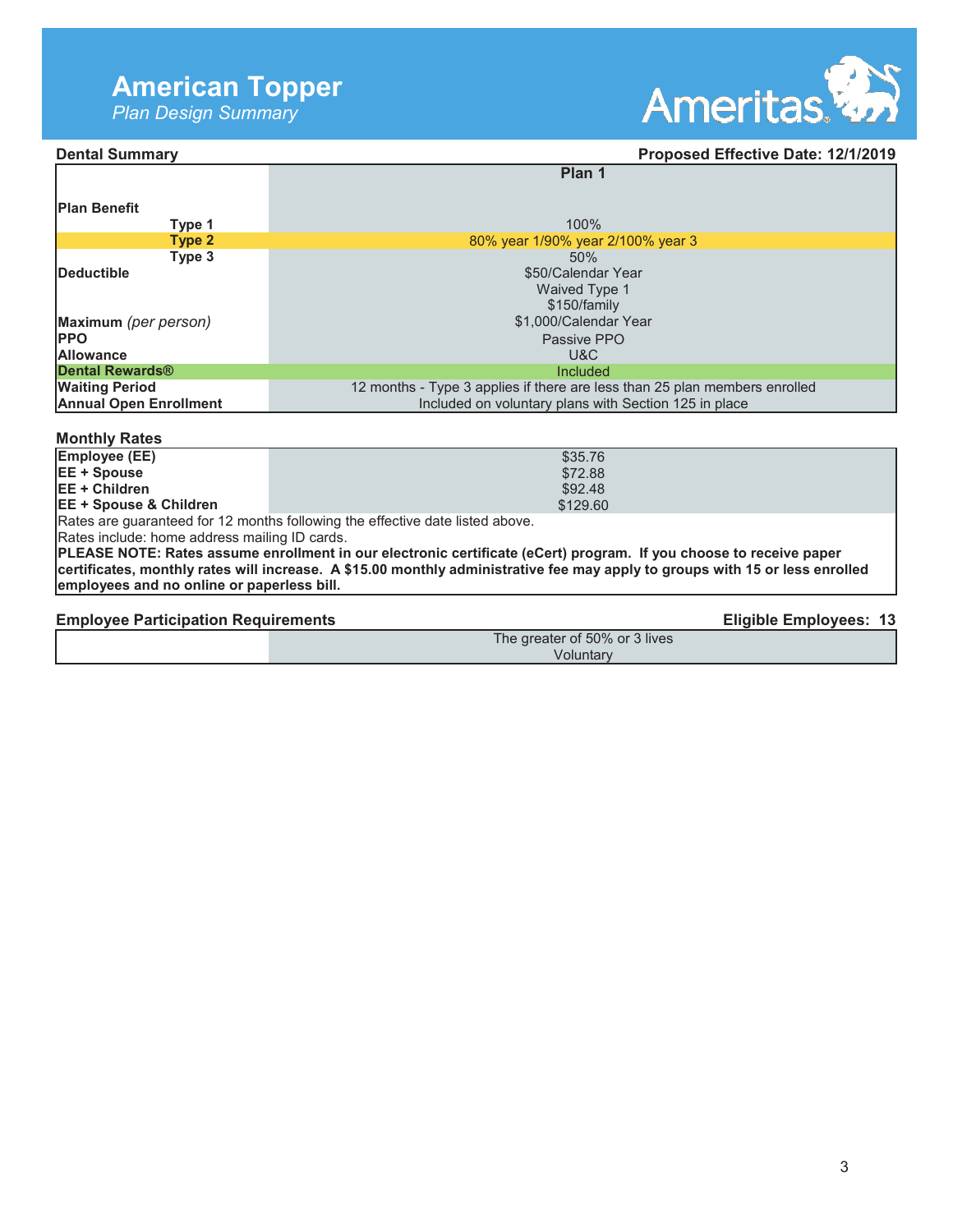# **American Topper**

*Covered Procedure Summary* 



|                                      | Plan 1                                                                                                                                                                                                                                                                                                                                                                                                                              |
|--------------------------------------|-------------------------------------------------------------------------------------------------------------------------------------------------------------------------------------------------------------------------------------------------------------------------------------------------------------------------------------------------------------------------------------------------------------------------------------|
| <b>Plan Design</b><br><b>Summary</b> | 100/80/50<br>\$50/Calendar Year<br>Waived Type 1<br>\$150/family<br>\$1,000                                                                                                                                                                                                                                                                                                                                                         |
| Type 1<br>Procedure<br>(Frequency)   | <b>Routine Exam</b><br>$\bullet$<br>(2 per benefit period)<br><b>Bitewing X-rays</b><br>$\bullet$<br>(2 per benefit period)<br>Full Mouth/Panoramic X-rays<br>$\bullet$<br>(1 in 3 years)<br>Periapical X-rays<br>$\bullet$<br>Cleaning<br>$\bullet$<br>(2 per benefit period)<br>Fluoride for Children 18 and under<br>$\bullet$<br>(1 per benefit period)<br>Sealants (age 16 and under)<br>$\bullet$<br><b>Space Maintainers</b> |
| Type 2<br>Procedure<br>(Frequency)   | <b>Restorative Amalgams</b><br>$\bullet$<br><b>Restorative Composites</b><br>$\bullet$<br>Endodontics (nonsurgical)<br>$\bullet$<br>Endodontics (surgical)<br>$\bullet$<br>Periodontics (nonsurgical)<br>$\bullet$<br>Periodontics (surgical)<br>Denture Repair<br><b>Simple Extractions</b><br><b>Complex Extractions</b><br>Anesthesia                                                                                            |
| Type 3<br>Procedure<br>(Frequency)   | Onlays<br>$\bullet$<br>Crowns<br>(1 in 5 years per tooth)<br>Crown Repair<br>$\bullet$<br>Prosthodontics (fixed bridge; removable complete/partial dentures)<br>$\bullet$<br>(1 in 5 years)                                                                                                                                                                                                                                         |

*Current Dental Terminology* © American Dental Association.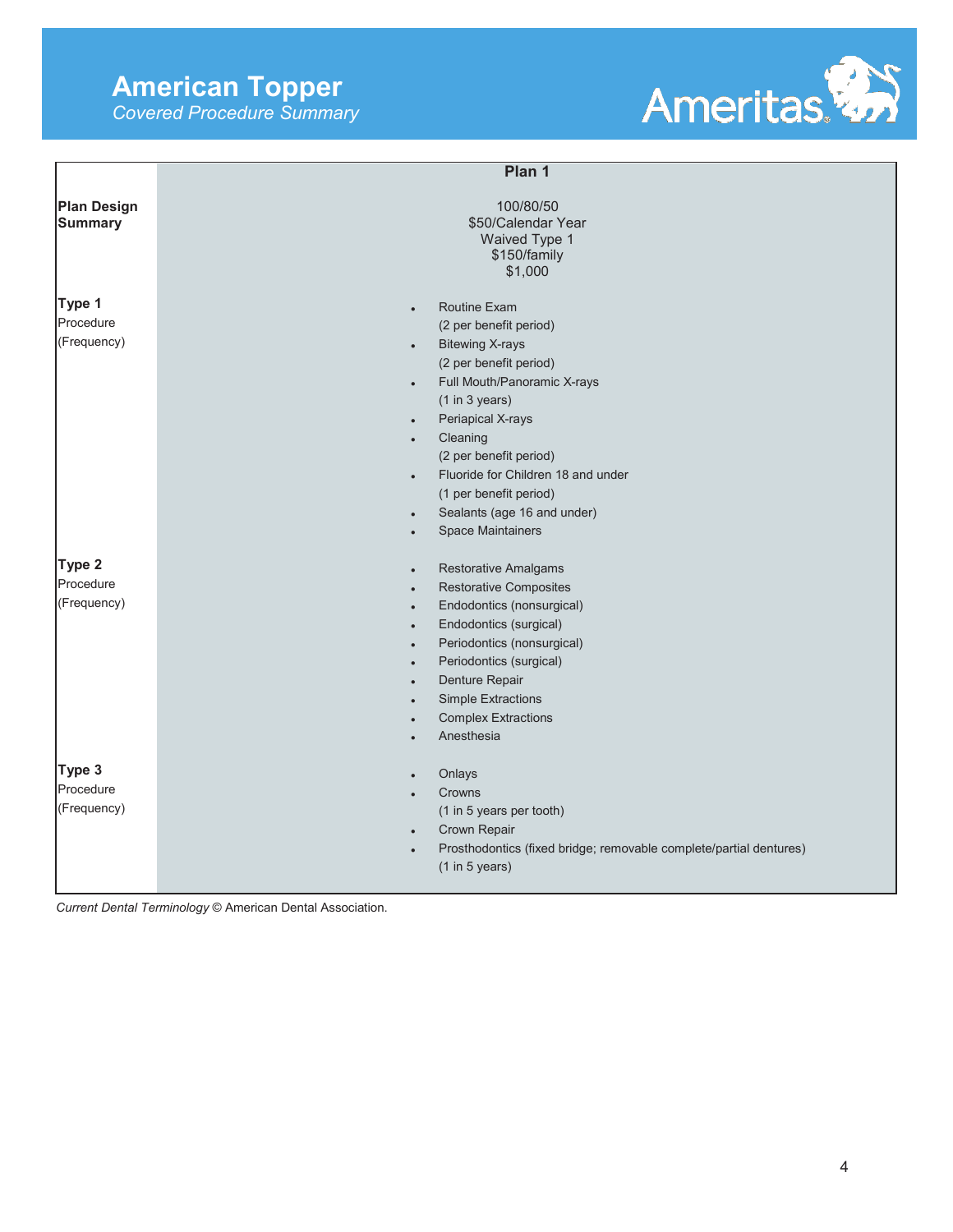# **American Topper**

*Features/Benefits* 



### **Dental Rewards®**

This dental plan includes a valuable feature that allows qualifying plan members to carryover part of their unused annual maximum. A member earns dental rewards by submitting at least one claim for dental expenses incurred during the benefit year, while staying at or under the threshold amount for benefits received for that year. In addition, a person earning dental rewards who submits a claim for services received through the dental network earns an extra reward, called the PPO Bonus. Employees and their covered dependents may accumulate rewards up to the stated maximum carryover amount, and then use those rewards for any covered dental procedures subject to applicable coinsurance and plan provisions. If a plan member doesn't submit a dental claim during a benefit year, all accumulated rewards are lost. But he or she can begin earning rewards again the very next year.

| Benefit Threshold       | \$500   | Dental benefits received for the year cannot exceed this amount            |
|-------------------------|---------|----------------------------------------------------------------------------|
| Annual Carryover Amount | \$250   | Dental Rewards amount is added to the following year's maximum             |
| Annual PPO Bonus        | \$100   | Additional bonus is earned if the member sees a network provider           |
| Maximum Carryover       | \$1,000 | Maximum possible accumulation for Dental Rewards and PPO Bonus<br>combined |

#### **Ameritas Network Products**

- Employers achieve a balance between cost efficiency and employee choice.
- Plan members are free to receive care from any dentist they choose. Their out-of-pocket expenses are generally lower when using network providers, who have agreed to provide dental care at discounted fees.
- Our plans give members across the nation over 472,000 provider access points for dental care.
- Network providers must meet our credentialing and quality assurance requirements.

#### **Flex 6 - Flat Maximum**

- Lets plan members pay for their dental plan with pretax dollars.
- Allows groups with low participation to enroll in a dental plan with guaranteed coinsurance, deductible and maximums.

#### **Rx Savings - Extra value for Ameritas plan members**

- It's no secret that prescription medications can be one of the biggest and most important health care expenditures a person, family or organization faces. Not to mention, when a person requires long-term maintenance medications, it can become a serious budgeting issue.
- Our valued plan members and their covered dependents can save on prescription medications at over 60,000 pharmacies across the nation including CVS, Walgreens, Rite Aid and Walmart. This Rx discount is offered at no additional cost, and it is not insurance.
- If your organization offers its associates health care pharmacy benefits, this no-cost Rx discount could save significant dollars. Participating pharmacies will give Ameritas plan members their normal health care pharmacy benefit, or the Rx discount, whichever saves more.
- Members can receive up to 65% savings on generic prescriptions, and overall average savings of 40% across brand name and generic prescription combined.
- To receive the Rx discount, Ameritas plan members just need to visit us at ameritas.com and sign into (or create) a secure member account. That's where they can access and print an online-only Rx discount savings ID card.
- Also, when choosing eServices, your benefits administrator will have access to the online-only Rx discount savings ID card to assist members without Internet access.

### **Eyewear Savings at Walmart Vision Centers**

- Ameritas plan members may receive up to 15% off eyewear frames and lenses purchased at any Walmart Vision Center nationwide. Members may also bring in their current vision prescription from any vision care provider and purchase eyewear at Walmart.
- This savings arrangement is not insurance: it is available to members at no additional cost to their plan premium.
- To receive the eyewear savings identification card, Ameritas plan members can visit ameritas.com and sign-in (or create) a secure member account. Members must present the Ameritas Eyewear Savings Card at time of purchase to receive the discount.
- Also, when choosing eServices, your benefits administrator will have access to the Ameritas Eyewear Savings Card to assist members without Internet access.